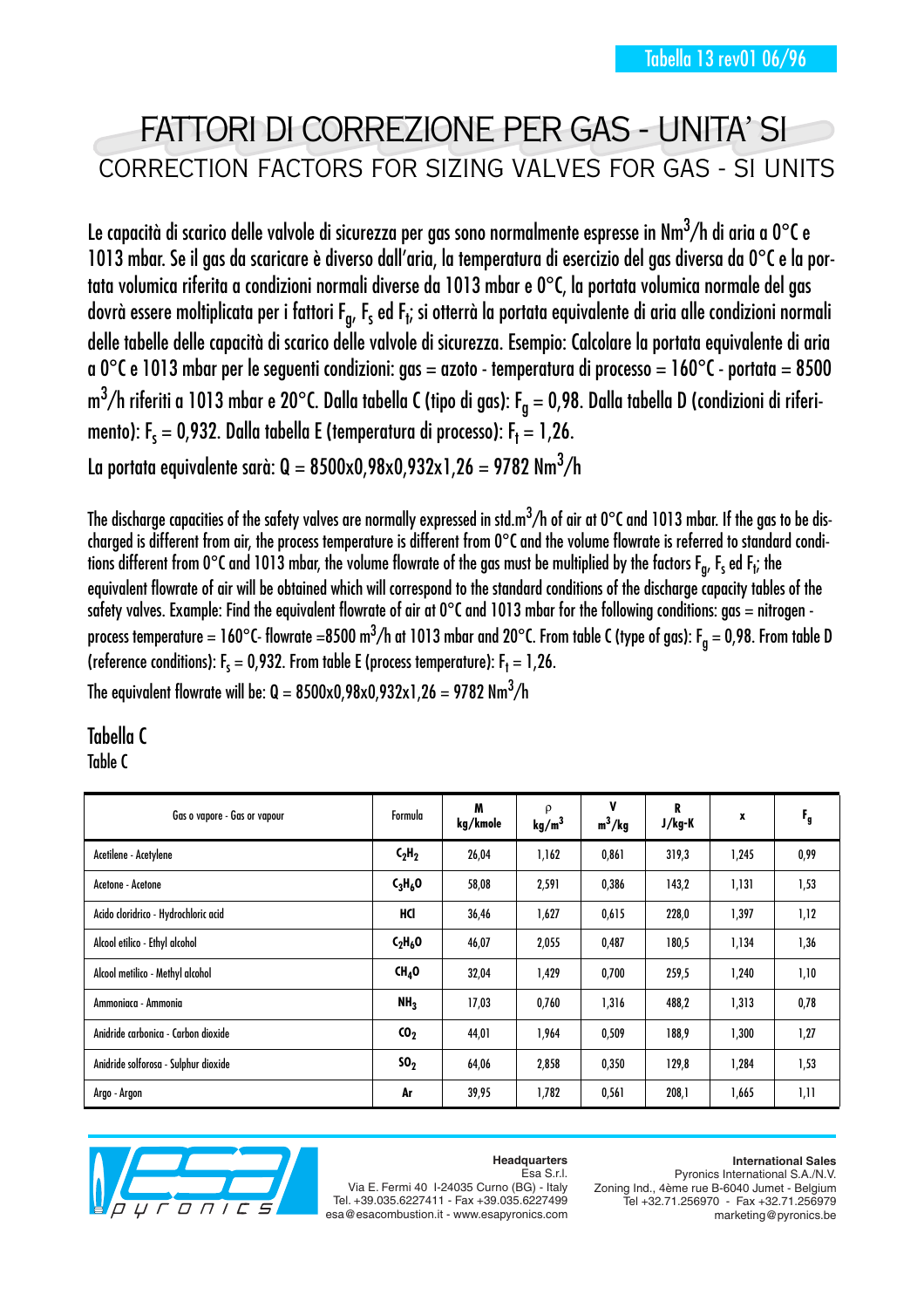### Tabella 13 rev01 06/96

| Gas o vapore - Gas or vapour                          | Formula                         | M<br>kg/kmole | ρ<br>kg/m <sup>3</sup> | ۷<br>$m^3/kg$ | R<br>J/kg-K | x     | $F_{g}$ |
|-------------------------------------------------------|---------------------------------|---------------|------------------------|---------------|-------------|-------|---------|
| Aria secca - Dry air                                  |                                 | (28, 96)      | 1,293                  | 0,773         | 287,1       | 1,404 | 1,00    |
| Azoto - Nitrogen                                      | $N_2$                           | 28,01         | 1,250                  | 0,800         | 296,8       | 1,425 | 0,98    |
| Benzolo - Benzole                                     | $C_6H_6$                        | 78,11         | 3,485                  | 0,287         | 106,4       | 1,127 | 1,77    |
| Bromoclorodifluorometano - Bromochlorodifluoromethane | CBrClF <sub>2</sub>             | 165,36        | 7,378                  | 0,136         | 50,3        | 1,08  | 2,62    |
| Bromotrifluorometano - Bromotrifluoromethane          | CBrF <sub>3</sub>               | 148,91        | 6,644                  | 0,151         | 55,8        | 1,143 | 2,44    |
| Bromuro di metile - Methyl bromide                    | CH <sub>3</sub> Br              | 94,93         | 4,235                  | 0,236         | 87,6        | 1,25  | 1,88    |
| <b>Butano - Butane</b>                                | $C_4H_{10}$                     | 58,12         | 2,593                  | 0,386         | 143,1       | 1,114 | 1,54    |
| <b>Butilene - Butylene</b>                            | $C_4H_8$                        | 56,10         | 2,503                  | 0,400         | 148,2       | 1,20  | 1,47    |
| Cloro - Chlorine                                      | $d_2$                           | 70,91         | 3,164                  | 0,316         | 117,3       | 1,329 | 1,59    |
| Cloroetano - Chloroetane                              | $C_2H_5Cl$                      | 64,51         | 2,878                  | 0,347         | 128,9       | 1,16  | 1,60    |
| Cloruro di metile - Methyl chloride                   | CH <sub>3</sub> Cl              | 50,49         | 2,253                  | 0,444         | 164,7       | 1,27  | 1,37    |
| Cloruro di vinile - Vinyl chloride                    | $C_2H_3Cl$                      | 62,50         | 2,788                  | 0,359         | 133,0       | 1,29  | 1,51    |
| Diclorofluorometano - Dichlorofluoromethane           | CHFCI <sub>2</sub>              | 102,92        | 4,592                  | 0,218         | 80,8        | 1,17  | 2,01    |
| Diclorometano - Dichloromethane                       | CH <sub>2</sub> Cl <sub>2</sub> | 84,93         | 3,789                  | 0,264         | 97,9        | 1,15  | 1,84    |
| Diclorotetrafluorometano - Dichlorotetrafluoromethane | $C_2Cl_2F_4$                    | 170,92        | 7,626                  | 0,131         | 48,6        | 1,084 | 2,66    |
| Diphil (26,5% difenile+ossido di difenile)            |                                 | 165,8         | 3,802                  | 0,263         | 50,1        | 1,05  | 2,65    |
| Elio - Helium                                         | He                              | 4,003         | 0,179                  | 5,599         | 2077,0      | 1,665 | 0,35    |
| Etano - Ethane                                        | $C_2H_6$                        | 30,07         | 1,342                  | 0,745         | 276,5       | 1,201 | 1,08    |
| Etere dietilico - Diethyl ether                       | $C_4H_{10}O$                    | 74,12         | 3,307                  | 0,302         | 112,2       | 1,085 | 1,75    |
| Etilene - Ethilene                                    | $C_2H_4$                        | 28,05         | 1,251                  | 0,799         | 296,4       | 1,255 | 1,02    |
| Freon 12                                              | $CF_2Cl_2$                      | 120,91        | 5,394                  | 0,185         | 68,8        | 1,13  | 2,21    |
| Freon 22                                              | CHCIF <sub>2</sub>              | 86,47         | 3,858                  | 0,259         | 96,2        | 1,178 | 1,84    |
| Freon 502                                             | $CHCIF_{2}/C_{2}CIF$            | 121,28        | 5,411                  | 0,185         | 68,6        | 1,135 | 2,21    |
| Gas di città - Town-gas                               |                                 | (11,70)       | 0,522                  | 1,916         | 710,6       | 1,369 | 0,64    |
| Gas di cocheria - Coal gas                            |                                 | (11,90)       | 0,531                  | 1,883         | 698,7       | 1,34  | 0,65    |
| Idrogeno - Hydrogen                                   | H <sub>2</sub>                  | 2,016         | 0,090                  | 11,118        | 4124,2      | 1,415 | 0,26    |
| Idrogeno solforato - Hydrogen sulphide                | $H_2S$                          | 34,08         | 1,520                  | 0,658         | 244,0       | 1,324 | 1,11    |
| Kripto - Krypton                                      | Kr                              | 83,80         | 3,739                  | 0,267         | 99,2        | 1,65  | 1,61    |
| Metano - Methane                                      | CH <sub>4</sub>                 | 16,04         | 0,716                  | 1,397         | 518,3       | 1,316 | 0,76    |
| Metilamina - Methylamine                              | CH <sub>5</sub> N               | 31,05         | 1,385                  | 0,722         | 267,8       | 1,20  | 1,09    |
| Neon - Neon                                           | Ne                              | 20,18         | 0,900                  | 1,111         | 412,0       | 1,64  | 0,79    |
| Ossido di azoto - Nitrogen oxide                      | NO                              | 30,06         | 1,341                  | 0,746         | 276,6       | 1,38  | 1,02    |

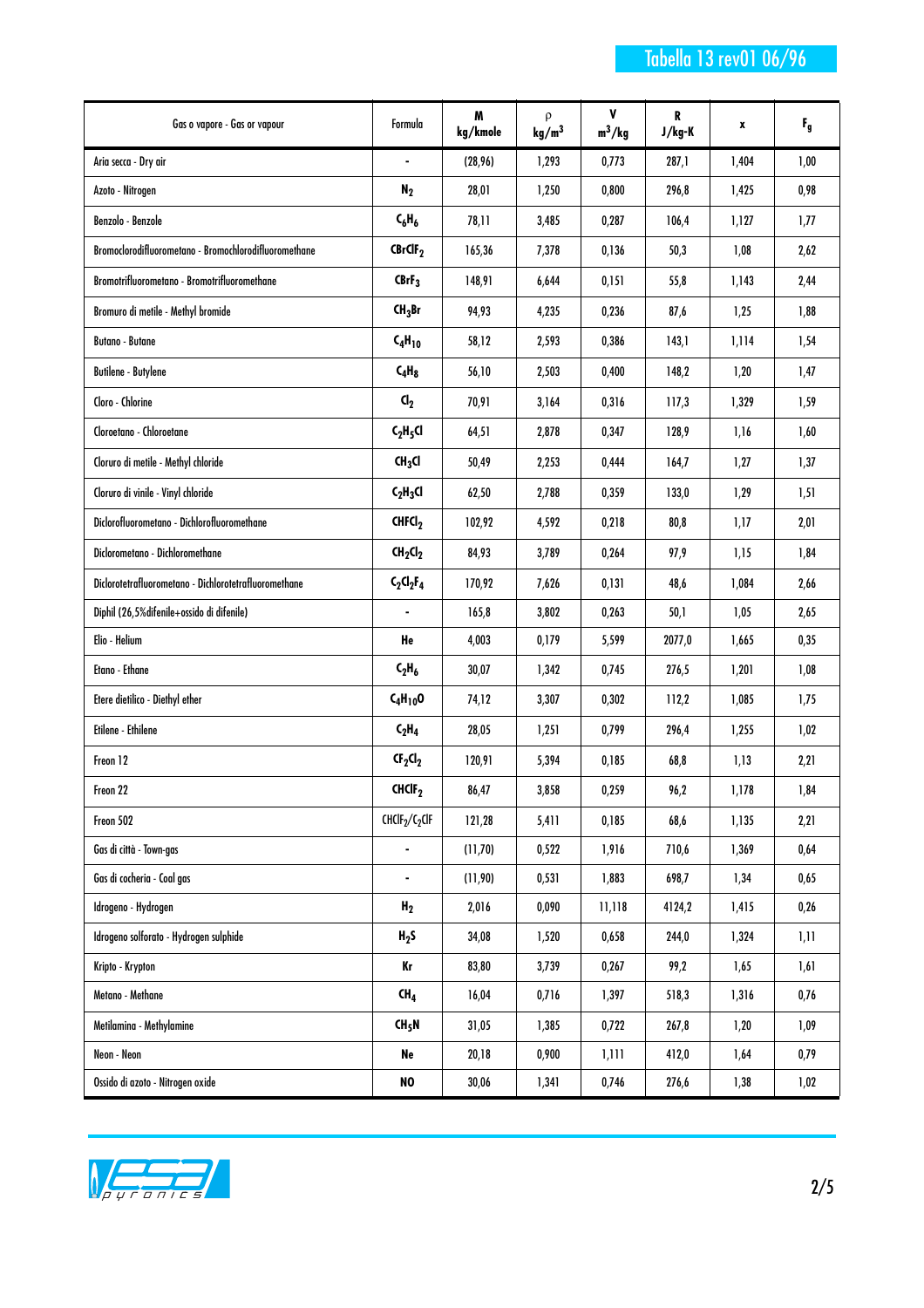| Gas o vapore - Gas or vapour                           | Formula            | M<br>kg/kmole | $\Omega$<br>kg/m <sup>3</sup> | ۷<br>$m^3/kg$ | R<br>J/kg-K | x     | $F_{g}$ |
|--------------------------------------------------------|--------------------|---------------|-------------------------------|---------------|-------------|-------|---------|
| Ossido di carbonio - Carbon monoxide                   | CO.                | 28,01         | 1,250                         | 0,800         | 296,8       | 1,401 | 0,98    |
| Ossido di diazoto - Dinitrogen oxide                   | $N_2$ O            | 44,01         | 1,964                         | 0,509         | 188,9       | 1,27  | 1,28    |
| Ossigeno - Oxygen                                      | $\mathbf{0}_2$     | 32,00         | 1,428                         | 0,700         | 259,8       | 1,400 | 1,05    |
| Ozono - Ozone                                          | 0 <sub>3</sub>     | 48,00         | 2,142                         | 0,467         | 173,2       | 1,30  | 1,32    |
| Pentano - Pentane                                      | $C_5H_{12}$        | 72,15         | 3,219                         | 0,311         | 115,2       | 1,08  | 1,73    |
| Propano - Propane                                      | $C_3H_8$           | 44,10         | 1,968                         | 0,508         | 188.5       | 1,138 | 1,33    |
| Propilene - Propylene                                  | $C_3H_6$           | 42,08         | 1,877                         | 0,533         | 197,6       | 1,130 | 1,30    |
| Solfuro di carbonio - Carbon disulphide                | $\mathsf{CS}_2$    | 76,13         | 3,397                         | 0,294         | 109.2       | 1,230 | 1,70    |
| Tetracloruro di carbonio - Carbon tetrachloride        | CCI <sub>4</sub>   | 153,82        | 6,863                         | 0,146         | 54,1        | 1,116 | 2,50    |
| Toluolo - Toluol                                       | $C_7H^8$           | 92,14         | 4,111                         | 0,243         | 90,2        | 1,098 | 1,95    |
| Triclorofluorometano - Trichlorofluoromethane          | CFCI <sub>3</sub>  | 137,37        | 6,129                         | 0,163         | 60,5        | 1,13  | 2,35    |
| Triclorotrifluorometano - Trichlorotrifluoromethane    | $C_2Cl_3F_3$       | 187,38        | 8,360                         | 0,120         | 44,4        | 1,079 | 2,79    |
| Trifluorometano - Trifluoromethane                     | CHF <sub>3</sub>   | 70,01         | 3,123                         | 0,320         | 118,8       | 1,22  | 1,63    |
| Trifluorocloruro di metano - Methane trifluorochloride | CF <sub>3</sub> Cl | 104,46        | 4,660                         | 0,215         | 79,6        | 1,17  | 2,02    |
| Triossido di zolfo - Sulphur trioxide                  | SO <sub>3</sub>    | 80,06         | 3,572                         | 0,280         | 103,9       | 1,208 | 1,75    |

#### Nota - Note

M = massa molare - molar mass;  $\rho$  = massa volumica - mass per unit volume (at 0°C and 1013 mbar); V = volume specifico - specific volume; R = costante del gas - gas constant; x = c<sub>p</sub>/c<sub>v</sub> a 0°C e 1013 mbar; F<sub>g</sub> = fattore di correzione - correction factor

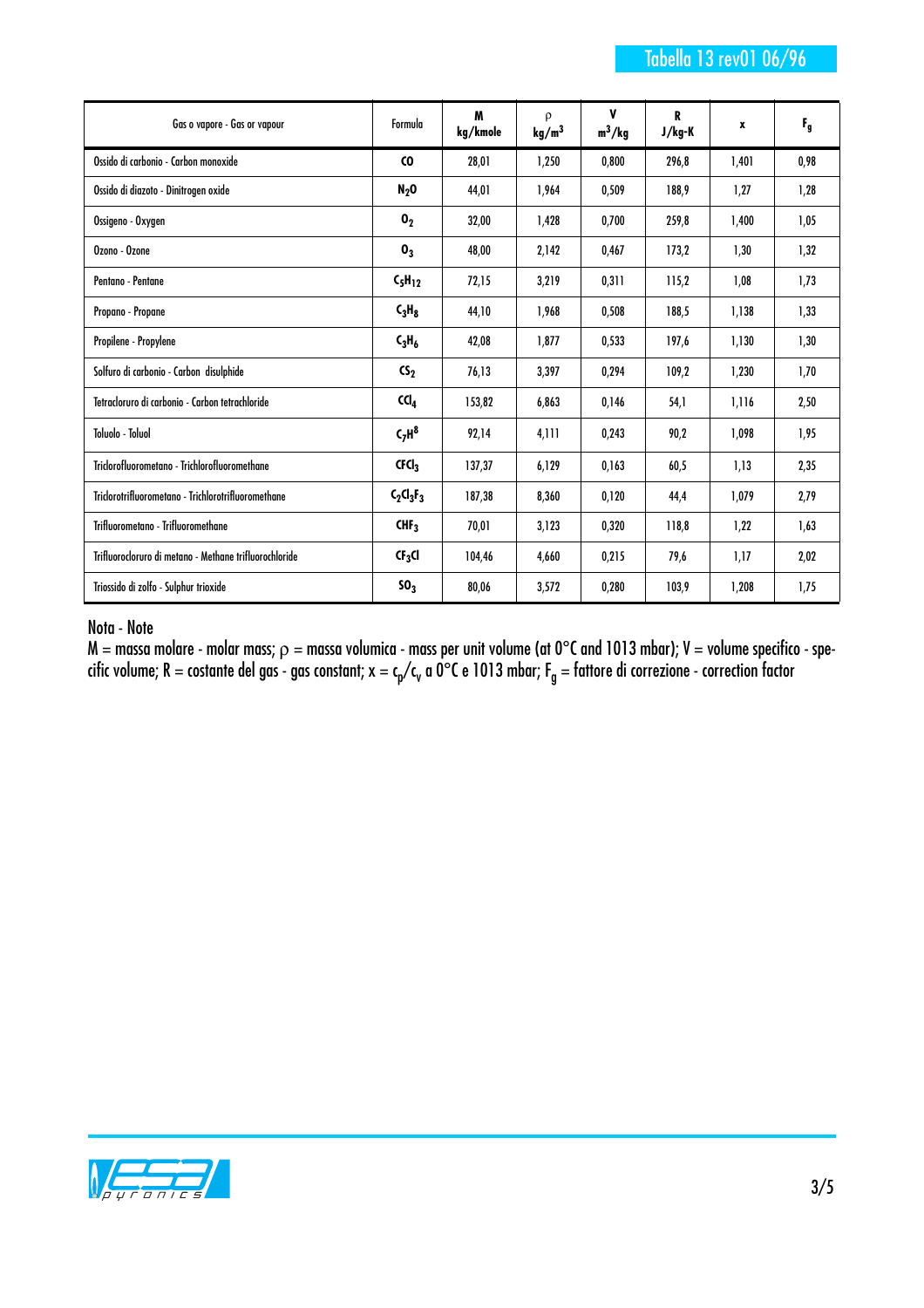### Tabella D Table D

| Pref. (ass. - abs) |                    |       | $t_{\rm ref}$ |    |         |
|--------------------|--------------------|-------|---------------|----|---------|
| mbar               | kg/cm <sup>2</sup> | mmHg  | °C            | °F | $F_{s}$ |
| 1013               | 1,033              | 760   | 0             | 32 | 1,000   |
| 1013               | 1,033              | 760   | $20\,$        | 68 | 0,932   |
| 1013               | 1,033              | 760   | 15,6          | 60 | 0,945   |
| 1013               | 1,033              | 760   | 15            | 59 | 0.945   |
| 980,7              | 1,000              | 735,6 | 20            | 68 | 0.902   |
| 980,7              | 1,000              | 735,6 | 0             | 32 | 0.968   |
| 980,7              | 1,000              | 735,6 | 15            | 59 | 0.918   |

## Tabella E

Table E

| 1°C | F,   | t°C | F,   | t°С | F,   | t°C | $F_{\rm f}$ | 1°C | $F_{\rm f}$ |
|-----|------|-----|------|-----|------|-----|-------------|-----|-------------|
| 0   | 1,00 |     |      |     |      |     |             |     |             |
| 5   | 1,01 | 65  | 1,11 | 150 | 1,24 | 270 | 1,41        | 390 | 1,56        |
| 10  | 1,02 | 70  | 1,12 | 160 | 1,26 | 280 | 1,42        | 400 | 1,57        |
| 15  | 1,03 | 75  | 1,13 | 170 | 1,27 | 290 | 1,44        | 410 | 1,58        |
| 20  | 1,04 | 80  | 1,14 | 180 | 1,29 | 300 | 1,45        | 420 | 1,59        |
| 25  | 1,04 | 85  | 1,15 | 190 | 1,30 | 310 | 1,46        | 430 | 1,60        |
| 30  | 1,05 | 90  | 1,15 | 200 | 1,32 | 320 | 1,47        | 440 | 1,62        |
| 35  | 1,06 | 95  | 1,16 | 210 | 1,33 | 330 | 1,49        | 450 | 1,63        |
| 40  | 1,07 | 100 | 1,17 | 220 | 1,34 | 340 | 1,50        | 460 | 1,64        |
| 45  | 1,08 | 110 | 1,18 | 230 | 1,36 | 350 | 1,51        | 470 | 1,65        |
| 50  | 1,09 | 120 | 1,20 | 240 | 1,37 | 360 | 1,52        | 480 | 1,66        |
| 55  | 1,10 | 130 | 1,21 | 250 | 1,38 | 370 | 1,53        | 490 | 1,67        |
| 60  | 1,10 | 140 | 1,23 | 260 | 1,40 | 380 | 1,55        | 500 | 1,68        |